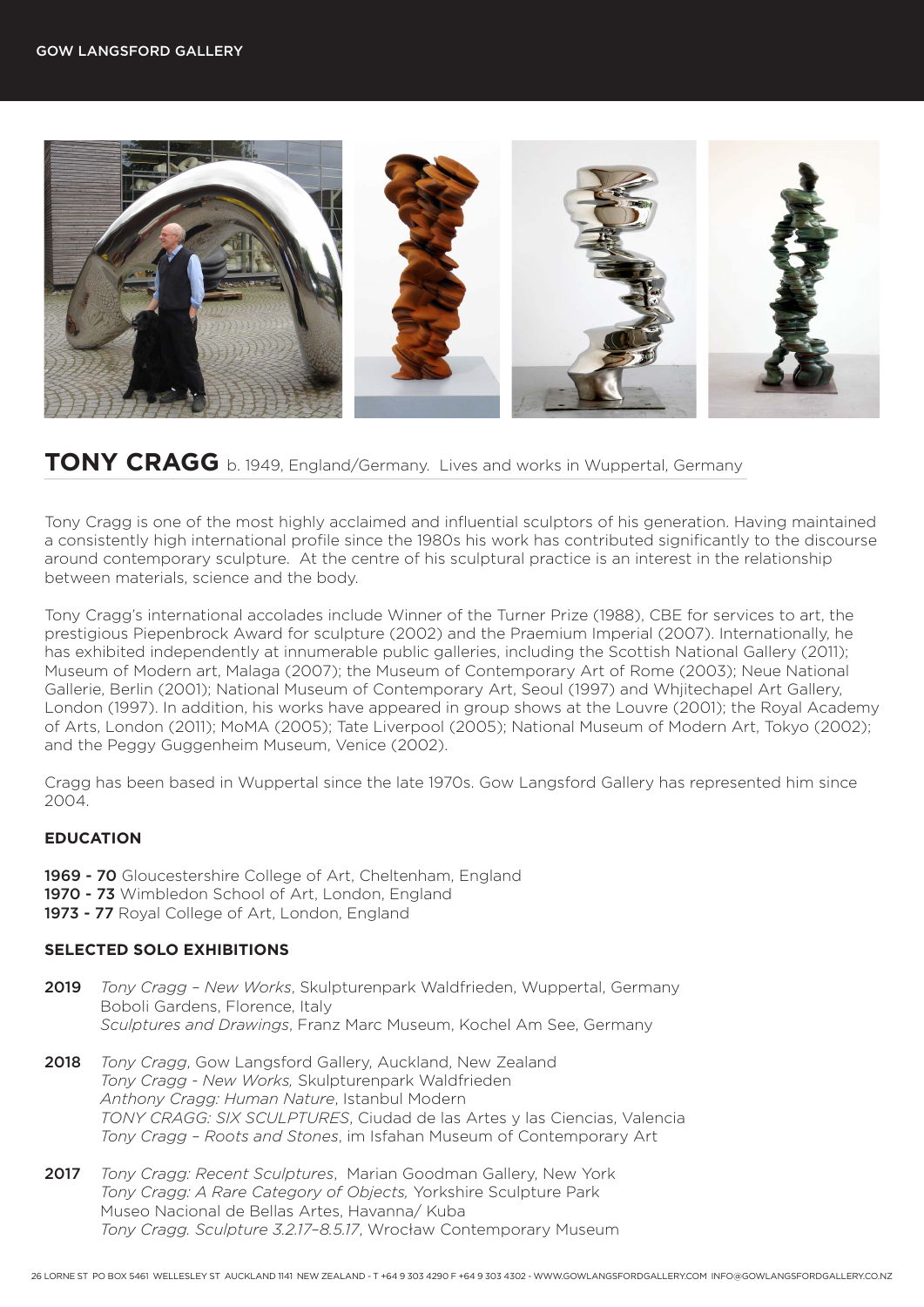*Unnatural Selection.* Hessisches Landesmuseum Darmstadt *Tony Cragg*, MUDAM, Luxembourg

- 2016 *Tony Cragg*, Lisson Gallery, London *Tony Cragg at Djurgården*, Stockholm *Tony Cragg Restrospective: Parts of the World*, Von der Heydt-Museum, Wuppertal *Tony Cragg SCULPTURE,* Centre of Polish Sculpture, Orońsko *Sculptures and Drawing*s, Hermitage St. Petersburg Galerie Thaddeus Ropac, Pantin Paris
- 2015 Galerie Buchmann, Berlin Runner, Düsseldorfer Dreischeibenhaus Tony Cragg - Projekt für die Synagoge Stommeln Benaki Museum, Athens ADAA, New York Sculpture, Pilane, Gothenburg International Sculpture Exhibition Benaki Museum, Athens Dialogo con il Duomo TONY CRAGG, Expo Milan 2015
- 2014 *Tony Cragg Neue Arbeiten Dusseldorf*, Konrad Fischer Galerie, Dusseldorf, Germany
- 2013 *Tony Cragg Accurate Figure Paris Marais*, Galerie Thaddaeus Ropac, Paris France *Tony Cragg Waldzimmer Buchmann Box*, Buchmann Galerie, Berlin Germany.
- 2012 *Tony Cragg*, Gow Langsford Gallery, Auckland, New Zealand *Tony Cragg Sculptures and Drawings Galerie Kluser 2*, Galerie Kluser, Munich, Germany.
- 2011 *Seeing Things,* Nasher Sculpture Center, Dallas Scottish National Gallery, Edinburgh *It is, It Isn't,* Chiesa di San Cristoforo Lucca, Italy *Akademos,* MKM - Centre for Modern and Contemporary Art, Duisburg *In 4 D,* Kunst Muran, Lauben *Tony Cragg,* Ca Pesaro, Venice *Tony Cragg*, Gow Langsford Gallery, Auckland, New Zealand.
- 2010 *Tony Cragg,* Lisson Gallery, London, United Kingdom
- 2009 Saatl. Kunsthalle Karlsruhe Museum der Moderne, Salzburg Buchmann Galerie, Berlin
- 2008 *Franz Xaver Messerschmidt* with texts by Agnes Husslein-Arco, Micheal Krapf and Jon Wood in conversation with Tony Cragg, Hrsg.Belvedere, Vienna (exhib.cat.)
- 2007 Gow Langsford Gallery, Auckland, New Zealand *Tony Cragg; The Potential of Things*, Wilhelm Lehmbruck Museum, Germany
- 2006 Lisson Gallery, London *Das Potential der Dinge*, Akademie der Kunste, Berlin *Sculptures*, Buchmann Gallery, Berlin *Revelation*, The Lowry, Manchester Galerie Jiri Svestka, Prague Piazza d'Armi, Olympic Games Torino 2006, Torino
- 2005 *Familiae*, neues Museum, Staatl. Museum für Kunst u.D Tony Cragg at Goodwood, Cass Sculpture Foundation, UK Gow Langsford Gallery, Auckland, New Zealand Museum der Wahrnehmung,Graz, Austria Galerie Catherine Putman, Paris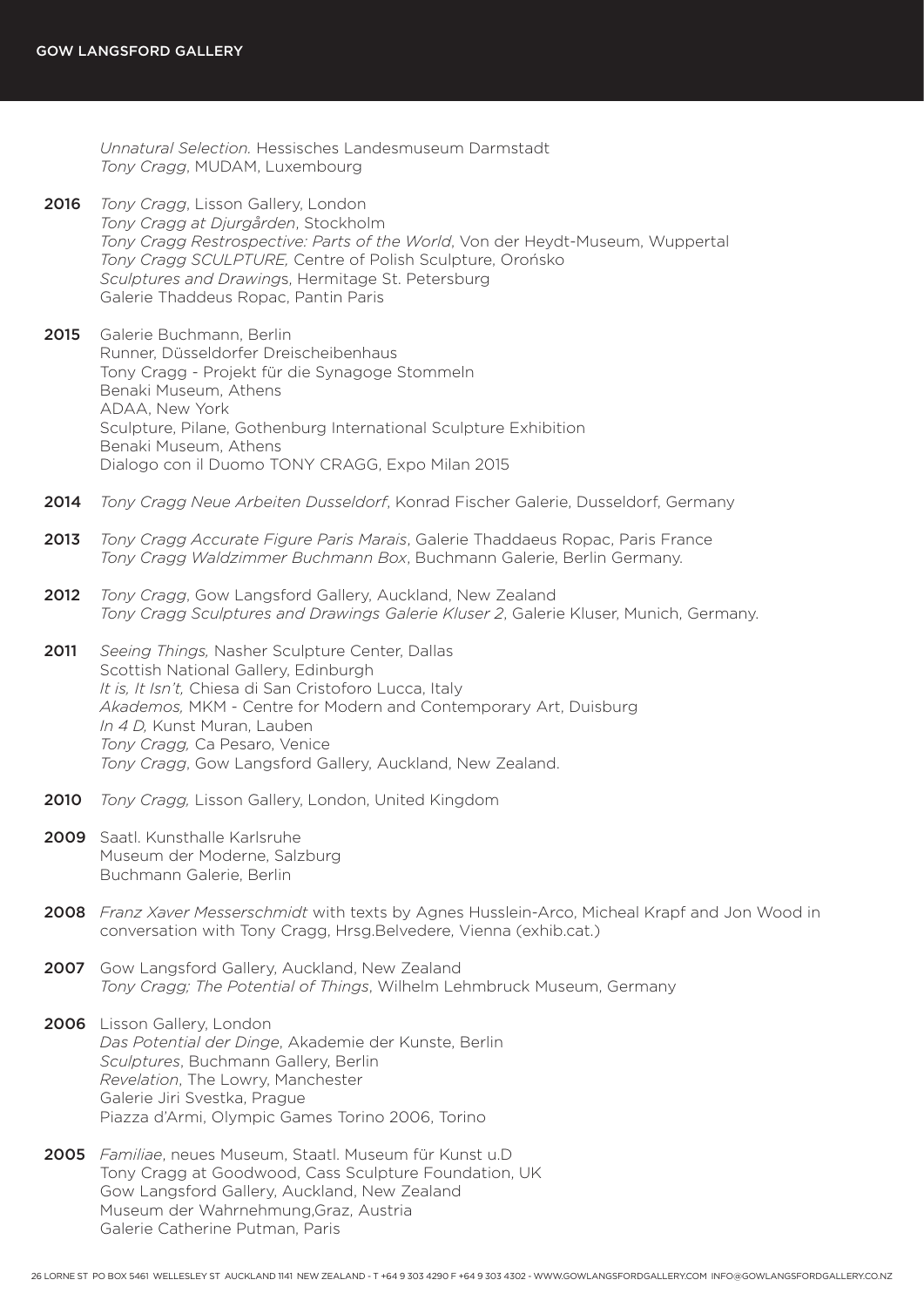Galleria Tusso Russo, Studio per l'Arte Contemporanea, Torre Pellice/ Torino, Italy

- 2004 Gow Langsford Gallery, Sydney, Australia Museu Serralves, Porto, Portugal Buchmann Galerie, Cologne, Germany Galerie Knoll, Wien, Austria Kenji Taki Gallery, Nagoya/ Tokyo
- 2003 Marian Goodman Gallery, New York, New York Bibliotheque Nationale de France, Paris, France *Kunst und Ausstellungshalle der BDR*, Bonn, Germany Museum of Modern Art, Malaga, Spain *Signs of Life,* Kunst und Ausstellungshalle der Bundesrepublik Deutschland, Bonn, Germany Galerie Chantal Crousel, Paris, France Galerie Seitz & Partner, Berlin, Germany MACRO- Museum of Contemporary Art of Rome , Rome
- 2001 Tony Cragg, Malmo Konsthall, Malmo, Sweden *Anthony Cragg Skulpturen*, Kunstsammlungen Chemnitz, Chemnitz, Germany *Tony Cragg, Skulpturen und Papierarbeiten*, Stadtsparkasse Wuppertal, Wuppertal, Germany Neue National Gallerie, Berlin, Germany Galerie Bernier/ Eliades, Athens, Greece Galerie Meyer- Ellinger, Frankfurt, Germany Galleri Stefan Andersson, Umea, Sweden Galleria Tucci Russo, Studio per L'Arte Contemporanea, Torre Pelleci/ Torino

Galeria Thomas Cohn, Sao Paolo Lisson Gallery, New York Galeria Academia, Salzburg , Germany

2000 *A New Thing Breathing: Recent Work by Tony Cragg,* Tate Gallery Liverpool, Liverpool, England *Sculptures in the Shade,* Holderbank AG, Holderbank/ Switzerland Glyndebourne Opera House, Glyndebourne, England Kunstverein Springhornhof, Neuenkirchen, Germany 18 Galleri, Reykjavik, Iceland Bernd Klueser Gallerie, Muenchener Kunstwochenende Open ART , Munich, Germany MUHKA, Museum van Hedenaagse Kunst, Antwerp, Belgium Marian Goodman Gallery, New York, New York

Gallerie Karsten Greve, Paris

- 1999 Vonderheydt Museum, Wuppertal, Germany Lenbachhaus, Stadtische Gallery, Munich, Germany Sara Hildén Art Museum, Tampere, Finland Tate Gallery Liverpool, Liverpool, England
- 1998 Marian Goodman Gallery, New York, New York
- 1997 Lenbachhaus, Stadtische Gallery, Munich, Germany



Installation View, 2018, Gow Langsford Gallery, Auckland, New Zealand. Credit: Tobias Kraus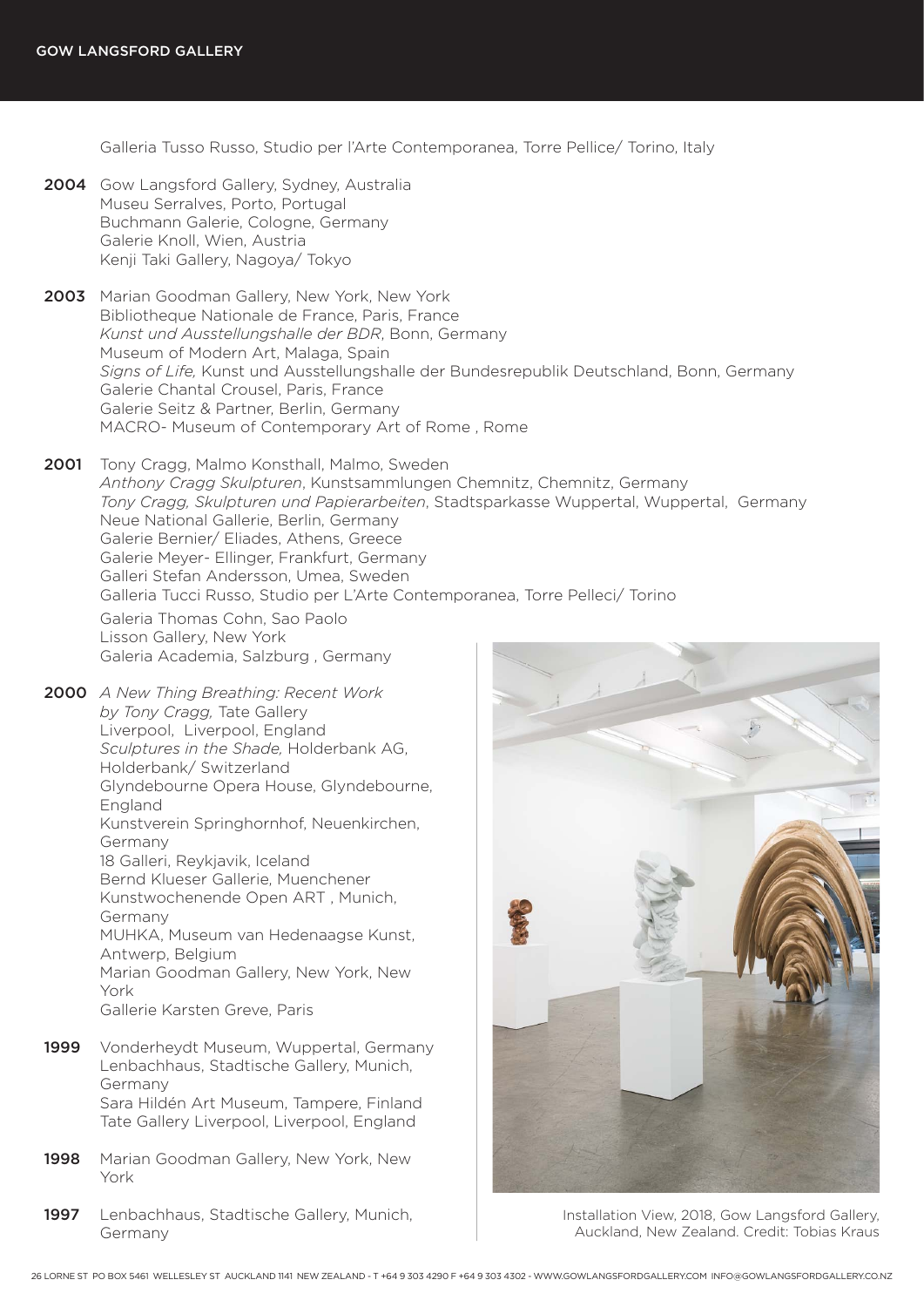The Art Gallery of New South Wales, Sydney, Australia *Tony Cragg. Skulpturen und Zeichnungen,* BAWAG Foundation, Vienna, Austria Whitechapel Art Gallery, London, England Toyota Municipal Museum of Art, Toyota City, Japan Nationalgalerie, Skopje, Macedonia Nationalgalerie, Bratislava, Czechoslovakia National Museum of Contemporary Art, Seoul, Korea Nationalgalerie, Ujazdowskie Castle, Warsaw, Poland BEL, Banque Européen, Luxembourg, Belgium Museu d'Art Contemporani de Barcelona, Barcelona, Spain Bunkier Sztuki, Krakow, Poland Sennestadt GmbH, Bielefeld, Germany

- 1996 Musée National d'Art Moderne-Centre Georges Pompidou, Paris, France
- 1995 Kunst auf der Zugspitze, Garmisch-Partenkirchen, Germany OTTO, Bologna, Italy *Dum umeni mestr Brno,* Kunsthaus Brno, Brno, Czechoslavakia Valdsteinska jizdarna v Praze, Prague, The Czech Republic Museo Nacional Centro de Arte Reina Sofiá, Madrid, Spain Nova Sin, Prague, The Czech Republic
- 1995-94 *Tony Cragg, Drawings,* Musée des Beaux-Arts, Nantes, France; Stadtgalerie, Saarbrücken, Germany; Kunstmuseum St. Gallen, St. Gallen, Switzerland
- 1994 Marian Goodman Gallery, New York, New York Gesellschaft für Gegenwartskunst, Augsburg, Germany Kunstverein, St. Gallen, Switzerland
- 1993 Museum voor Hedendaagse Kunst, 's-Hertogenbosch, The Netherlands
- 1992 Musée d'Art Contemporain de Rochechouart, Haute-Vienne, France Centre d'Art Contemporain du Domaine de Kerguehennec, Locminé, France IVAM Centro Julio González, Valencia, Spain Tramway and Center for Contemporary Art, Glasgow, Scotland Moderna Galerija, Ljubljana, Slovenia
- 1991 Marian Goodman Gallery, New York, New York Stedelijk Van Abbemuseum, Eindhoven, The Netherlands Wiener Secession, Vienna, Austria Art & Project, Amsterdam, The Netherlands 1991-90 Newport Harbor Museum of Art, Newport Beach, California; The Corcoran Gallery of Art, Washington, D.C.; Power Plant, Toronto, Ontario; The Contemporary Arts Museum, Houston, Texas
- 1990 *New Etchings,* Crown Point Press, New York, New York
- 1989 Marian Goodman Gallery, New York, New York Kunstsammlung Nordhein-Westfalen, Düsseldorf, Germany The Tate Gallery, London, England Stedelijk Van Abbemuseum, Eindhoven, The Netherlands
- 1988 Silo/Centre de Création Contemporaine, Église de Courmelois, Val-de-Vesle, France
- 1987 Marian Goodman Gallery, New York, New York Corner House, Manchester, England
- 1986 Marian Goodman Gallery, New York, New York La Jolla Museum of Contemporary Art, Los Angeles, California Brooklyn Museum of Art, New York, New York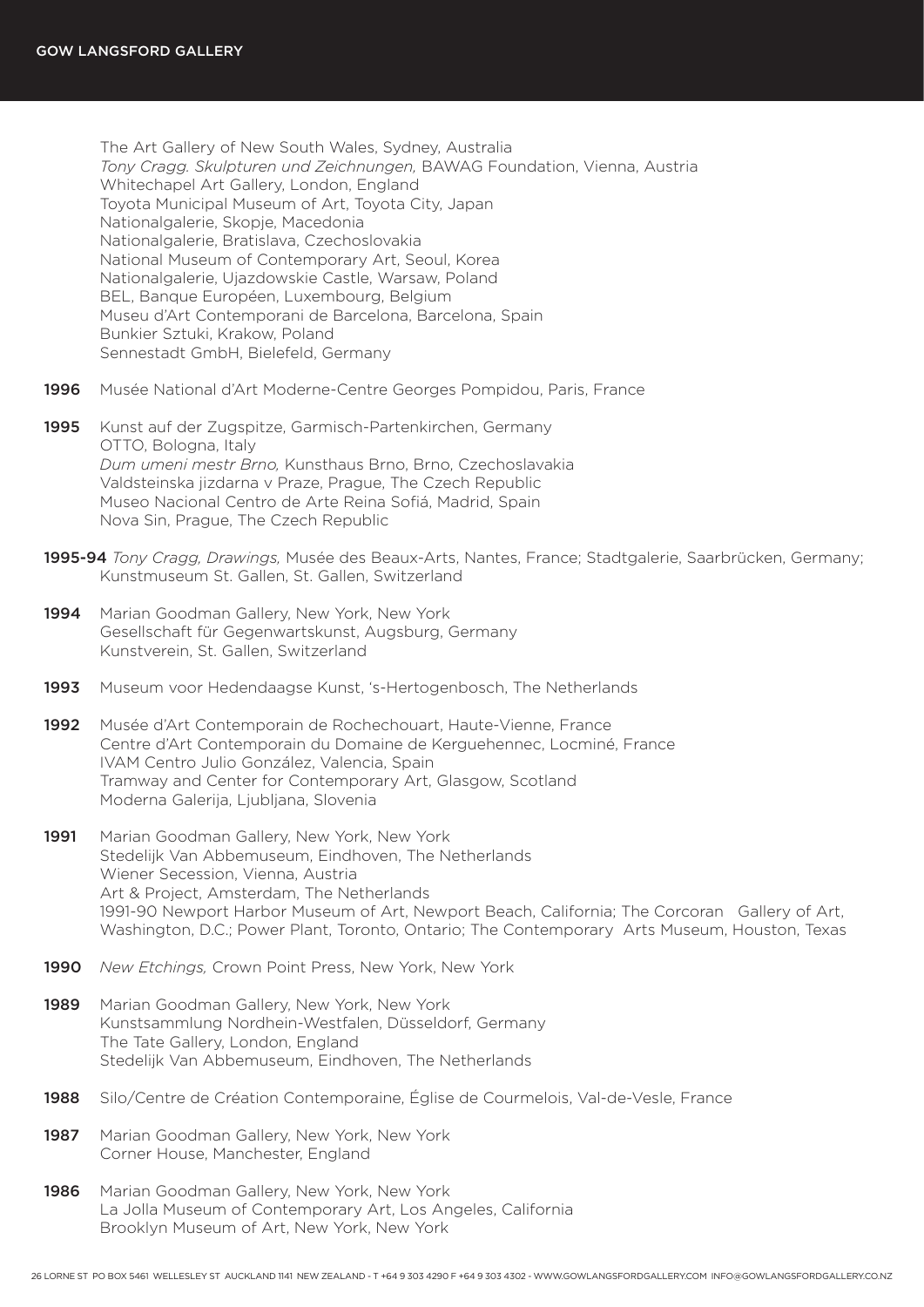University Art Museum, Berkeley, California

- 1985 Kunsthalle Waaghaus, Winterthur, Switzerland Staatsgalerie Moderner Kunst, Munich, Germany Palais des Beaux-Arts, Brussels, Belgium ARC/Musée d'Art Moderne de la Ville de Paris, Paris, France Kestner-Gesellschaft, Hannover, Germany
- 1984 Kölnischer Kunstverein, Cologne, Germany Marian Goodman Gallery, New York, New York Vleeshal, Middelburg, The Netherlands Louisiana Museum of Modern Art, Humlebaek, Denmark
- 1983 Marian Goodman Gallery, New York, New York Kunsthalle Bern, Bern, Switzerland
- 1982 Badischer Kunstverein, Karlsruhe, Germany Marian Goodman Gallery, New York, New York Nouveau Musée, Lyon, France Rijksmuseum Kröller-Müller, Otterlo, The Netherlands
- 1981 Musée d'Art et d'Industrie, St. Etienne, France Whitechapel Art Gallery, London, England Nouveau Musée, Lyon, France Front Room, London, England Von der Heydt-Museum, Wuppertal, Germany Vacuum, Düsseldorf, Germany
- 1980 Lutzowstrasse Situation, Berlin, Germany
- 1979 Lutzowstrasse Situation, Berlin, Germany Kunstlerhaus Weidenalle, Hamburg, Germany

#### **SELECTED GROUP EXHIBITIONS**

- 2019 *McCahon: in Conversation,* Art Basel Hong Kong with Gow Langsford Gallery, Hong Kong *Objects of Wonder: British Sculpture from the Tate Collection 1950s - Present*, Palais Populaire, Berlin, Germany *GLASSTRESS,* Fondazione Vergeno Art Space, Campiello Della Pescheria, Murano, Italy
- 2018 *Sydney Contemporary with Gow Langsford Gallery*, Carriageworks, Sydney, Australia *Abstract/io*n, Galerie Klüser, Munich, Germany *Economic values / museum values*, Kunsthalle Dusseldorf, Dusseldorf, Germany SCAPE Public Art Festival, Christchurch, New Zealand *The Myriad Forms of Visual Art: 196 Works with 19 Themes,* National Museum of Art, Osaka, Japan
- 2017 *Economic values / museum values,* Kunsthalle Dusseldorf, Dusseldorf, Germany
- 2016 Harvard Business School, Boston, MA, USA *A Lesson in Sculpture with John Latham*, Henry Moore Institute, Leeds, UK
- 2015 *Beyond Limitis and the Landscape of British Sculpture 1950-2015*, Chatsworth House, Bakewell, UK *Landscape with Machines*, Coalbrookdale Gallery, Ironbridge, UK LA Louver, Venice, CA, USA
- 2014 *Raw Materials: Vom Baumarkt ins Museum,* Städtische Galerie BietingheimBissingen, Bietingheim-Bissingen, Germany *Echoes of Henry Moore in Contemporary Art,* Henry Moore Foundation, Leeds, UK *Making It: Sculpture in Britain 1977–1986,* Longside Gallery, Yorkshire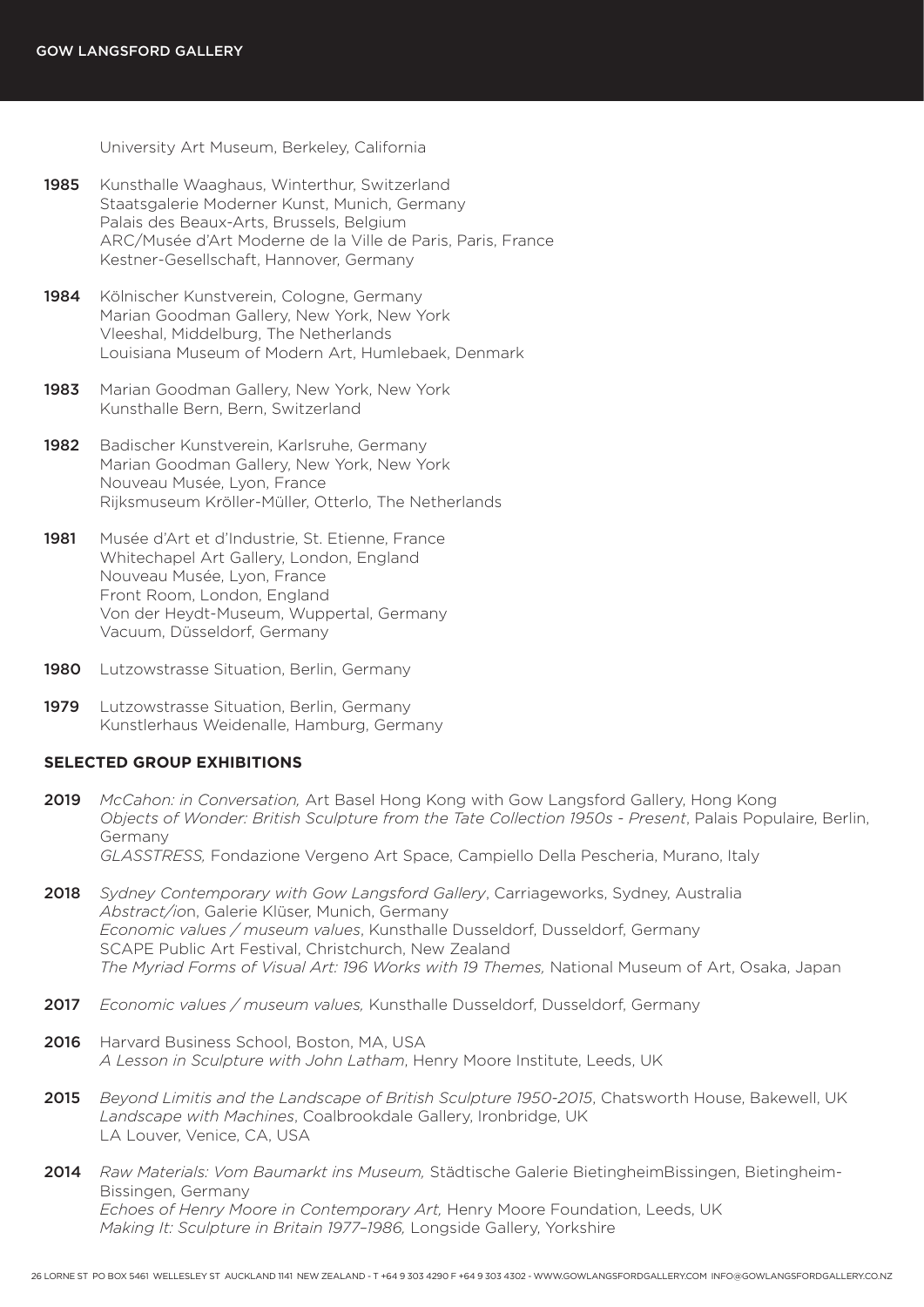Sculpture Park, Yorkshire, UK: Mead Art Gallery, Warwick Arts Centre, University of Warwick, Warwick, UK; City Art Centre, Edinburgh, UK

- 2013 *International Sculpture*, Gow Langsford Gallery, Auckland
- 2011 *Figures out / Figure in,* The Lourve, Paris *Summer Exhibition,* Royal Academy of Arts, London
- 2007 *Heavyweights, Sculpture from the UK, (with Barry Flanagan),* Gow Langsford Gallery, Auckland, New Zealand
- 2006 FIAC Art Fair, Paris (Galerie Thaddeus Ropac) *Dialog Skulptur.Zeichnungen und Skulpturen im Dialog,* Kulturspeicher,Wuerzburg, Germany On earth's face.Koerperlandschaften, Museeum fuer angewandte Kunst, Frankfurt, Germany *Morandi and Themes in Contemporary British Art,* Abbot Hall, Kendal, London
- 2005 *Pittura e Spazio* (with Lawrence Carroll, John Chamberlain, Mimmo Paladino), Buchmann Skulpturenprojekte , Agra/Lugano *Contemorary Voices,* Museum of Modern Art, New York Contempranea, Fundacion Juan March, Madrid Paisaje Humano, Hogares, Concepto y Sentimiento, Gente,CAC Malaga *Reflexionen,* Art Center Berlin-Friedrichstrasse, Berlin Germany *Henry Moore- Epoche und Echo- Englische Bildhauerei im 20. Jahrhundert,* Kunsthalle Wuerth, Schwaebisch Hall, Germany *Private View* 1980/2000 : Collection Pierre Huber, Musee des Beaux Arts, Angers, France *Figur/ Skulptur,* Sammlung Essl- Kunst der Gegenwart, Klosterneuburg, Germany UdK Berlin- Fakultaet der Bildenden Kuenste, Berlinische Galerie, Landesmuseum fuer moderne Kunst, Fotografie und Architektur, Berlin, Germany
- 2004 Melbourne Art Fair, Gow Langsford Gallery Sydney Stand, Melbourne, Australia *Intra-Muros,* Musee d'Art Moderne et D'Art Contemporain, Nice, France *Die Neue Kunsthalle III,* Kunsthalle Mannheim, Mannheim, Germany *ArchiSkulptur.* Modelle, Skulpturen und Gemaelde", Fondation Beyerler, Riehen, Basel *Treasure Island*, Kunstmuseum Wolfsburg, Wolfsburg, Germany *John Chamberlain, Wilhelm Mundt, Tony Cragg,* Buchmann Skulptuenprojekte & Kunsthandel, Agra / Lugano *A Secret History of Clay: From Gauguin to Gormley,* Tate Liverpool, Liverpool
- 2003 Nasher Sculpture Center, Dallas, Texas *Belvedere dell'Arte/Orizzonti,* Forte Belvedere, Florence, Italy *G2003: A Village and a Borgo Receive Art,* Vira and Ascona, Switzerland *Tony Cragg, Cecily Brown, Simon Starling, Sissi,* Museo d'arte Contemporanea Roma, Rome, Italy OICS, Vigeland Museum, Oslo, Norway *A Sculpture Show,* Marian Goodman Gallery, New York, New York Skulptur 03, Galeria Thaddaeus Ropac,Salzburg *Graphische Suiten der Edition Bernd Bernd Klueser,* Galerie Klueser 2, Munich, Germany *The 2nd World Ceramic Biennale,* Korea *Perpetual Bliss - Form, Symbol und Material in Contemporary Sculpture*, Gallerie Thaddaeus Ropac, Paris, France
- 2002 *Realitetsfantasier,* Astrup Fearnley Museet for Moderne Kunst, Oslo, Norway *The Unfinished Century,* National Museum of Modern Art, Tokyo, Japan *Conversation,* The Athens School of Fine Arts, Athens, Greece *Mood River,* Wexner Center of the Arts, Columbus, Ohio *Metamorphosis in Art,* Museum of Modern Art, Gunma, Japan *Time Space Motion,* Galerie Thaddaeus Ropac, Salzburg *Slip: Artists in the Netherlands and Britain working with Ceramic,* Sainsbury Centre for Visual Arts & Frans Hals Museum, Haarlem *L'art d'aujourd'hui,* Musee de Grenoble Collection1, foundation pour l'art contemporain, France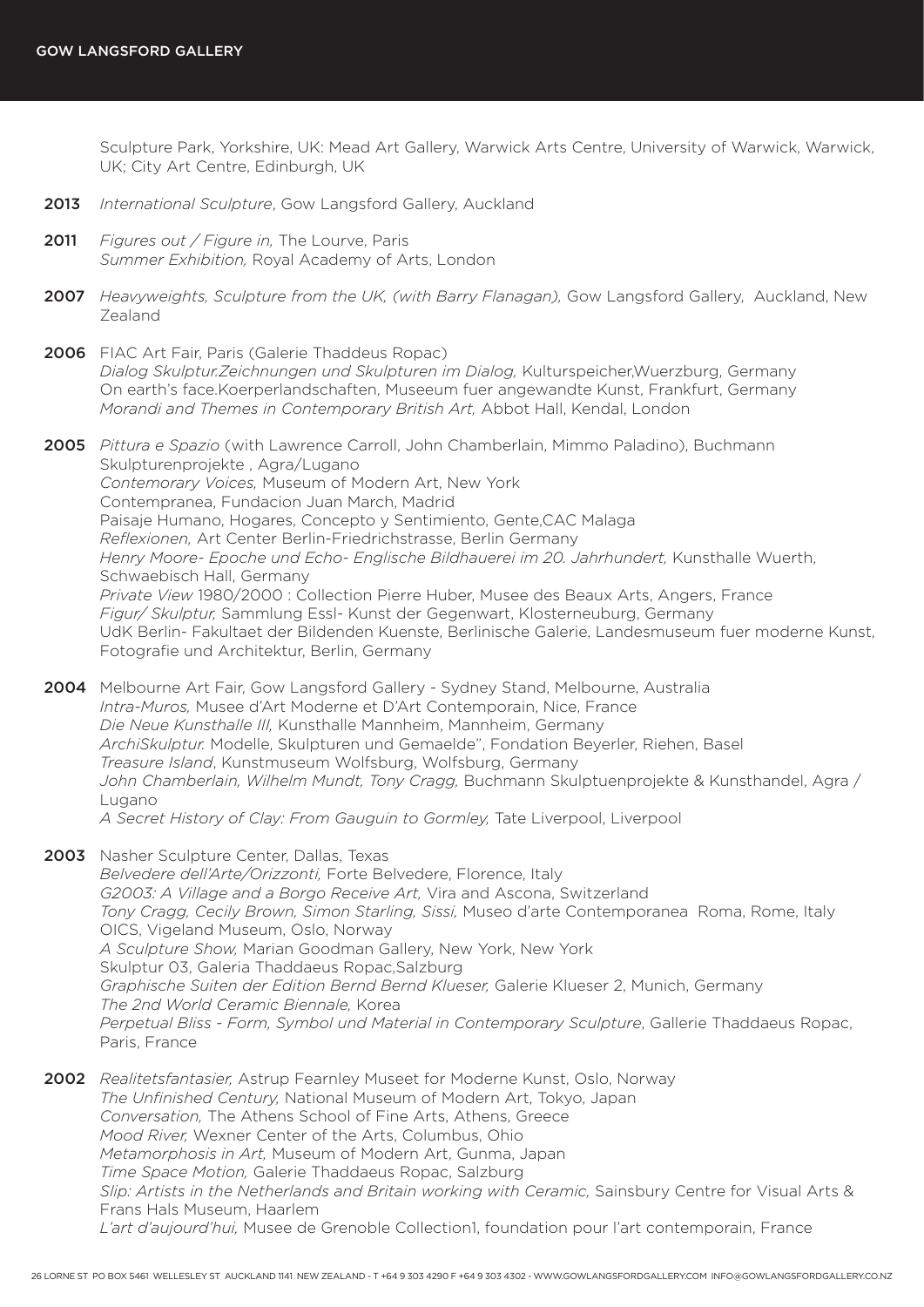*Thinking Big,* Guggenheim Museum, Venice

- 2000 *Aspectos de la Collección,* Fundació La Caixa, Madrid, Spain *Passajes de la colleción en Málaga,* Fondació la Caixa, Málaga, Spain *L'ombra della ragione,"* Galleria d'Arte Moderna, Bologna, Italy Kallmann Museum, Ismaning, Germany *The History of the Turner Prize,* Victoria Art Gallery, Bath, England *Aller Anfang ist Merz-Von Kurt Schwitters bis heute,* Sprengel Museum, Hannover, Germany
- 2001 Galerie Chantal Crousel, Paris France *Aller Anfang ist Merz,* Haus der Kunst , Munich *Articite,* Musee d'Art Contemporain de Montreal *The Hole Project,* Glynn Vivian Art Gallery, Swansea
- 2000-99 *At Home with Art,* The Tate Gallery, London, England; Artsway, Sway, England 1999 *House of Sculpture,* Modern Art Museum of Fort Worth, Fort Worth, Texas *Zwischen-Raum*, Galerie Seitz & Partner, Berlin, Germany *Silent Friendship; 1960-90's: 7 Artists,* Toyota Municipal Museum of Art, Toyota, Japan *Zeitwenden,* Rheinische Landsmuseum and Kunstmuseum Bonn, Germany *Project for the Millenium Dome,* London, England *L'ombra della regione,* Galleria d'arte moderna , Bologna, Italy *Aller Anfang ist Merz,* Kunstsammlung Nordrhein-Westfalen, Duesseldorf *IMPORT,* Irish Museum, Hannover *Kunstraum Deutschland,* Goethe Institut Athen, Athens, Greece
- 1998 *Breaking Ground,* Marian Goodman Gallery, New York, New York *Jardin d'artiste: de mémoire d'arbre,* Musée Zadkine, Paris, France
- 1997 47th Venice Biennial, Venice, Italy
- 1994 Prospect/Retrospect, Kunstmuseum Luzern, Lucerne, Switzerland Werkstatt Kollerschlag, Vienna, Austria Castello di Rivoli, Turin, Italy Sprengel Museum, Hannover, Germany Fundació La Caixa, Barcelona, Spain Museum für Gestaltung, Zurich, Switzerland Museo Nacional Centro de Arte Reina Sofia, Madrid, Spain *Paper Art,* Leopold Hoesch Museum, Düren, Germany *The Enchantment of Transcendency,* Galleria Civica di Arte Contemporanea, Trento, Italy *Toujours: Modern,* Le Nouveau Musée-Institut d'Art Contemporain, Villeurbanne, France
- 1993 *Binaera,* Kunsthalle Wien, Vienna, Austria *Detente,* Kunsthalle Zacheta, Warsaw, Poland *Sculpture in the Little Forest,* Raanana, Israel *Gegenbilder,* Münster, Germany Werkstatt Kollerschlag, Kollerschlag, Austria *Art against AIDS Venezia: Drawing the Line,* 45th Venice Biennale, Peggy Guggenheim Museum, Venice, Italy *The Raw and the Cooked: New Work in Clay in Britain,* Museum of Modern Art, Oxford, England
- 1992 Fundacão Serralves, Porto, Portugal Fundació La Caixa, Barcelona, Spain Gérard Delsol et Laurent Innocenzi, Paris, France Musée Communal, Ixelles, Belgium Centre de Conférences Albert Borschene, Brussels, Belgium The Tate Gallery, Liverpool, England
- 1991 *In anderen Räumen,* Museum Haus Lange and Haus Esters, Krefeld, Germany Carnegie International, Carnegie Museum of Art, Pittsburgh, Pennsylvania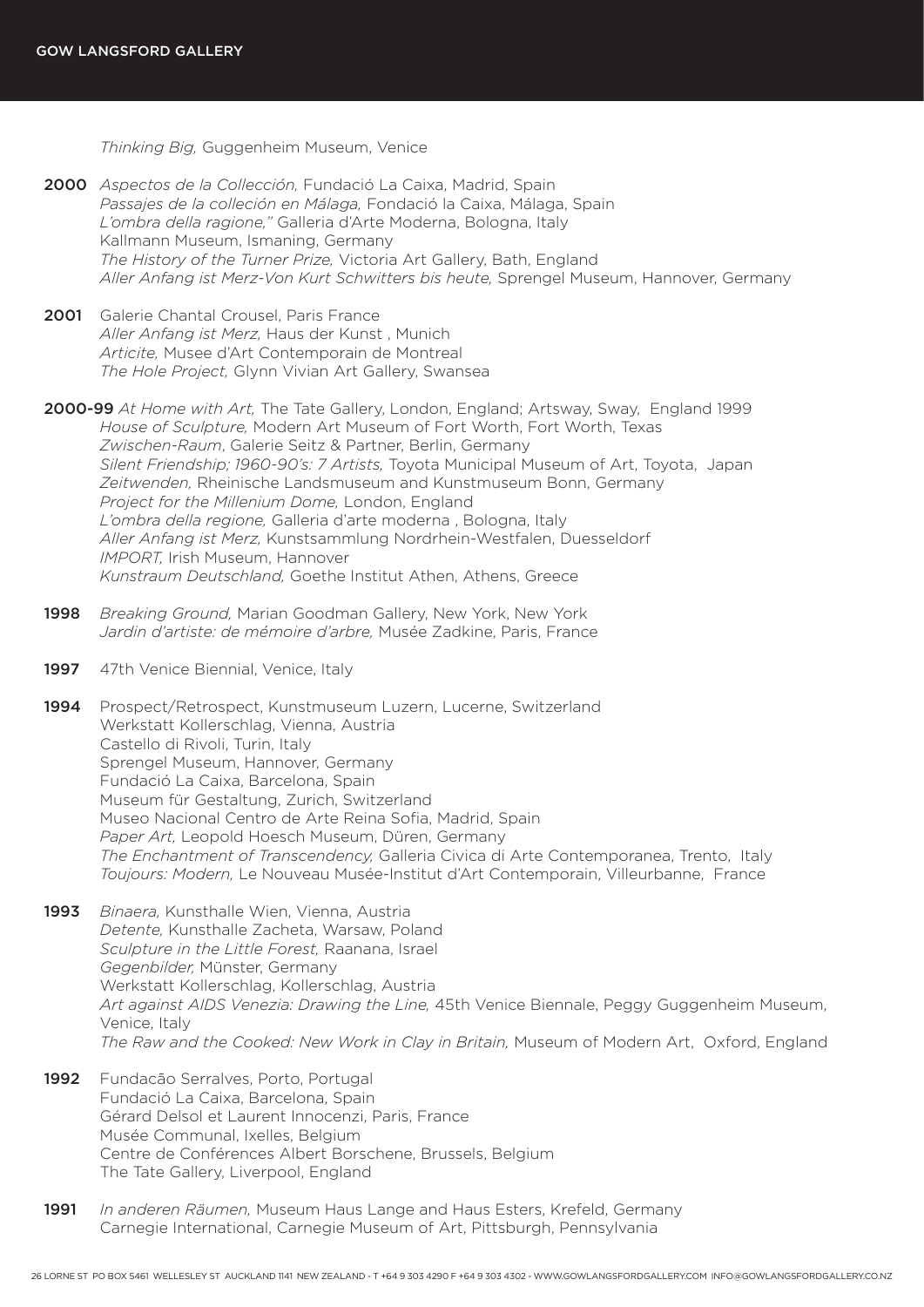Marian Goodman Gallery, New York, New York *Excavating the Present,* Kettle's Yard, Cambridge, England *La sculpture contemporaine,* Fondation Daniel Templon, Fréjus, France *Niauwe viengel,* Stedelijk van Abbemuseum, Eindhoven, The Netherlands *Qué se n'ha fet dels 80?,* Fundació La Caixa, Barcelona, Spain *Grandes lignes,"*Rencontres Art-Public Gare de L'Est, Paris, France *Restes: des humeurs colorées,* Ecole Régionale des Beaux-Arts, Rennes, France

1990 Werkstatt Kollerschlag, Kollerschlag, Austria *Altered States,"*Crown Point Press, New York, New York Marian Goodman Gallery, New York, New York *Signs of Life,* ICA, Philadelphia, Pennsylvania *Von der Natur in der Kunst,* Messepalast, Vienna, Austria *Culture and Commentary: An 80s Perspective,* Hirshhorn Museum and Sculpture Garden, Washington, D.C. *The Readymade Boomerang. Certain Relations in 20th Century Art,* Art Gallery of New South Wales, Sydney, Australia

*British Art Now: A Subjective View,* Setagaya Museum, Tokyo, Japan *Keys for a Building,* Galerie Crousel-Robelin, Paris, France *Affinities and Intuitions. The Gerald S. Elliott Collection of Contemporary Art,* The Art Institute of Chicago, Chicago, Illinois

- 1989 *Britse Scultuur 1960-1988,* Museum van Hedendaagse Kunst, Antwerp, Belgium
- 1989-88 *Britannica: Vingtcinq Ans de Sculpture,* Musée des Beaux-Arts André Malraux, Le Havre, France; Musée de l'Evêché, Evreux and Ecole d'Architecture de Normandie, Rouen, France; Museum van Hedendaagse Kunst, Antwerp, Belgium
- 1988 Venice Biennial (British Pavilion), Venice, Italy *Présentation & Propositions,* Fonds Régional d'Art Contemporain Rhône-Alpes, Villa du Parc, France *De Verzameling,* Museum van Hedendaags Kunst, Antwerp, Belgium Europa oggi. Arte contemporanea nell'Europa Occidentale, Museo d'Arte Contemporanea, Prato, Italy *British Now: sculpture et autres dessins,* Musée d'Art Contemporain, Montreal, Quebec *Camouflage,* Scottish Art Council, Third Eye Centre, Glasgow, Scotland *Starlit Waters: British Sculpture. An International Art 1968-1988,* The Tate Gallery Liverpool, Liverpool, England *Still Life, A New Life,* Carlisle Museum and Art Gallery, Carlisle, Scotland

1987 *A Quiet Revolution: British Sculpture Since 1965,* San Francisco Museum of Modern Art, San Francisco, California; Museum of Contemporary Art, Chicago, Illinois Documenta 8, Kassel, Germany *Juxtapositions,* P.S.1/Institute for Art and Urban Resources, Long Island City, New York, New York *Current Affairs, British Painting and Sculpture in the 1980s,* British Council, traveled to Hungary, Czechoslovakia, and Poland *British Art of the 1980s,* Liljevalchs Konsthall, Stockholm, Sweden and Sara Hilden Art Museum, Tampere, Finland *L'époque, la mode, la morale, la passion,* Musée Nacional d'Art Moderne, Centre Georges Pompidou,

Paris, France *Andere Leute Kunst,* Museum Hans Lange, Krefeld, Germany *Edinburgh International,* Royal Scottish Academy, Edinburgh, Scotland

1986 Venice Biennal, Venice, Italy

*The Generic Figure,* Corcoran Gallery of Art, Washington, D.C. *De Sculptura,* Wiener Festwochen, Vienna, Austria *Entre el objeto y la imagen. Escultura británica contemporanea,* Palacio de Velázquez, Madrid, Spain Sonsbeek '86 International Sculpture Exhibition, Arnhem, The Netherlands *Beuys zu Ehren,* Stadtischen Galerie im Lenbachhaus, Munich, Germany *Skulptur Sein,* Stadtische Kunsthalle, Düsseldorf, Germany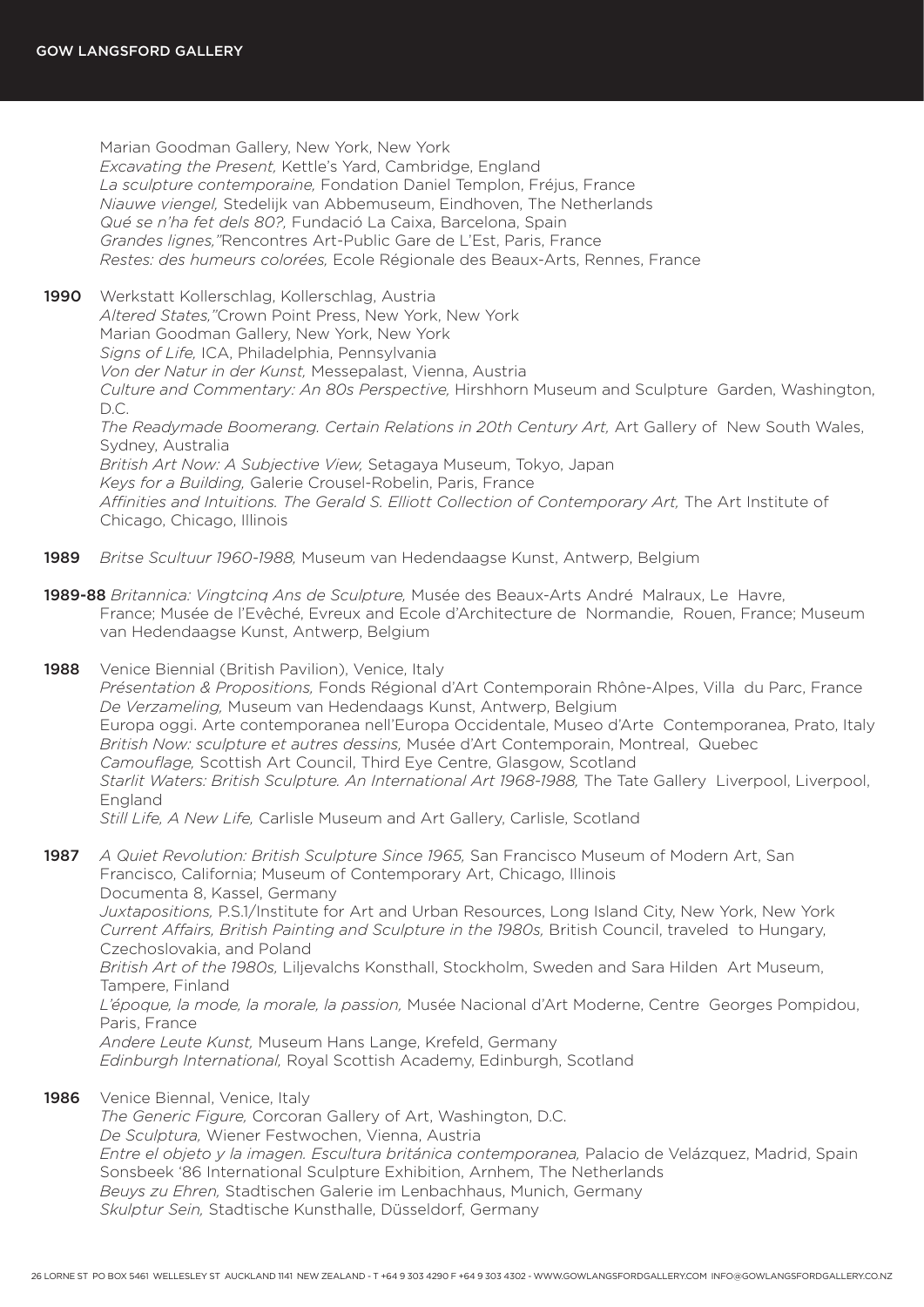- 1985 *7000 Eichen,* Kunsthalle, Tübingen, Germany *Mobel--Objekte und Installationen...,* Von der Heydt Museum, Wuppertal, Germany 18th Biennial of Antwerp, Antwerp, Belgium *Alles und noch viel mehr,* Kunsthalle Bern, Bern, Switzerland *Anniottanta,* Galeria Communale d'Arte Moderna, Bologna, Italy *The British Show,* Perth, Sydney, Brisbane, Australia *The Turner Prize Exhibition,* Tate Gallery & Patrons of the New Art, London, England *Spuren, Skulpturen und Monumente ihrer präzisen Reise,* Kunsthaus Zurich, Switzerland *Aureola Borealis,* Oslo, Norway *Les vingt ans du Musée à travers sa collection,* Musée d'Art Contemporain, Montreal, Quebec
- 1984 *Sol-Mur,* Musée des Beaux-Arts, Rouen, France *Plastique et Plasticiens,* Ziem, Martigues, France *Tilt l'Art à l'Oeuvre,* Musée de Nantes, Nantes, France Sydney Biennial, Sydney, Australia *An International Survey of Recent Painting and Sculpture,* The Museum of Modern Art, New York, New York *Histoire de Sculpture,* Château des Ducs d'Eperon, Cadillac, France *Skulptur im 20. Jahrhundert,* Merian Park, Basel, Switzerland *The British Art Show,* Birmingham, Southhampton, Edinburg Herculaneum, Scotland *Terrae Motus,* Villa Campolieto, Italy ROSC, The Guiness Hop Store, Dublin, Ireland
- 1983 *Marie et Pierre, Truc et Troc,* Musée d'Art Contemporain, Paris, France *Tema Celeste,* Museo Civico d'Arte Contemporanea, Gibellina, Italy *Sculpture 1983,* Rotterdamse Kunststichtings, Rotterdam, The Netherlands *Arcaico Contemporaneo,* Museo del Sannio, Benevento, Italy São Paulo Biennial, São Paulo, Brazil *Arts '83,* Kunstmuseet Ateneum, Helsinki, Finland *New Art,* The Tate Gallery, London, England
- 1982 India Triennial, New Delhi, India *Kunst wird Material,* Neue Nationalgalerie, Berlin, Germany Documenta, Kassel, Germany *Leçons des Choses,* Kunsthalle Bern, Bern, Switzerland *British Sculpture Now,* Kunstmuseum Luzern, Lucerne, Switzerland *Art and Architecture,* Institute of Contemporary Art, London, England *De la catastrophe,* Centre d'Art Contemporain, Geneva, Switzerland Galerie Nächst St. Stephan, Vienna, Austria *Aspects of British Art Today,* Metropolitan Museum, Tokyo, Japan
- 1981 *The Motor Show,* Front Room, London, England

1980 *Fifteen Years of Sculpture at the Royal College of Art*, London, England *Nuovo Immagine/New Image,* 16th Triennial, Palazzo della Triennal and Galleria del Disegno, Milan, I Italy *A Perspective,* Basel, Switzerland *Aperto `80,* Venice Biennial, Venice, Italy *Art in Europe After 1968,* Museum Voor Hedendaagse-Kunst, Ghent, Belgium

- 1979 *Europa Kunst der 80er Jahre,* Stuttgart, Germany
- 1978 JA-NA-PA III, Paris, France
- 1977 *RCA Degree Show,* Royal College of Art, London, England *Silver Jubilee Exhibition of Contemporary British Sculpture,* Battersea Park, London, England
- 1976 École des Beaux-Arts, Metz, France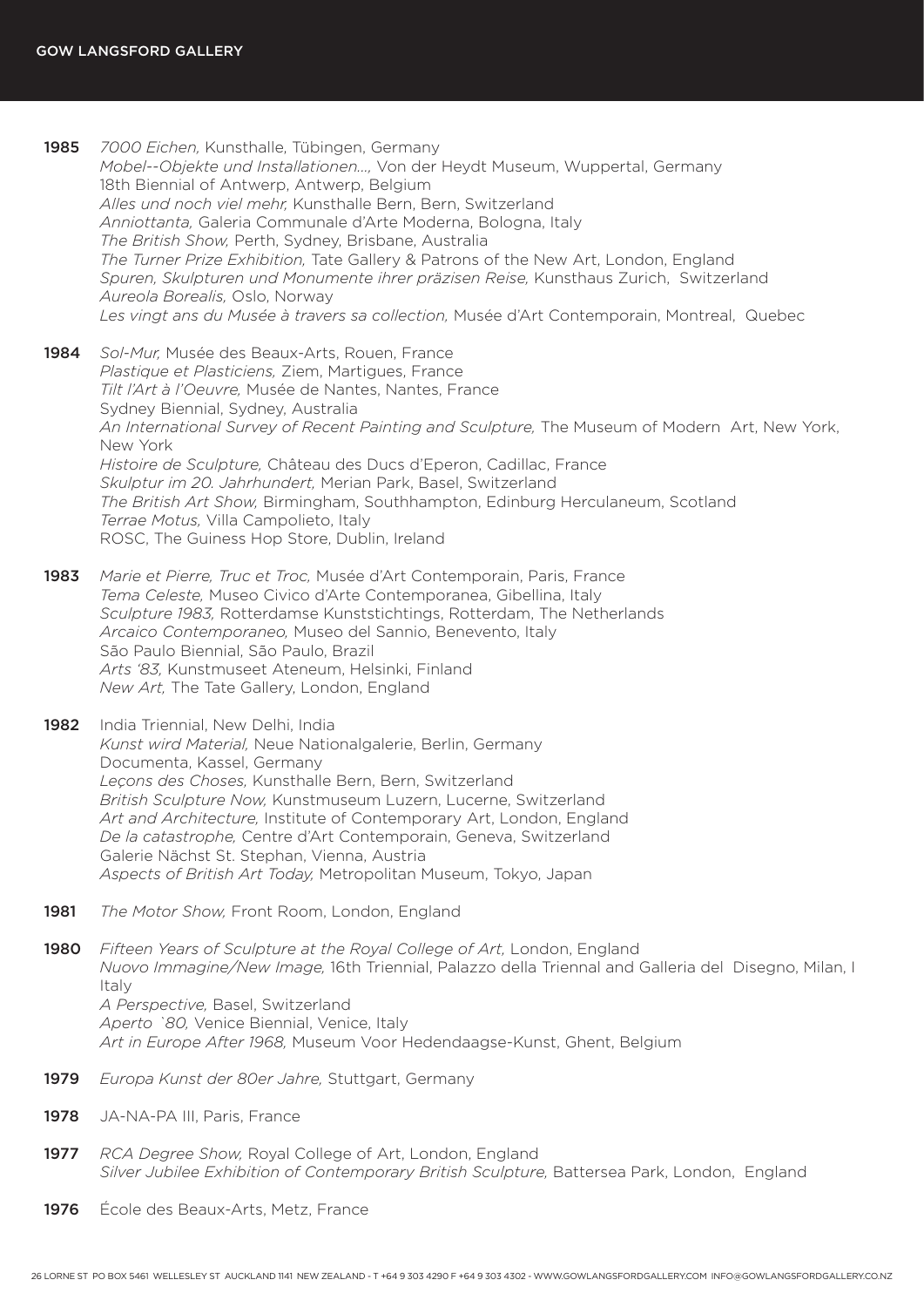1975 Brunel University, Uxbridge, England RCA Gulbenkian Hall, London, England

### **PUBLIC COMMISSIONS**

- 2002 Dancing Columns, commissioned by the British Embassy, Berlin, Germany
- 1998 Pilars of Salt, commissioned by Sculpture at Goodwood, Chichester, UK
- 1996 World Events, commissioned by the Atlanta Committe for the Olympic Games, Atlanta, GA, USA Wirbelsäule, commissioned by the city of Viersen, Germany Zufuhr, commissioned by Sparkasse Wuppertal, Germany Wave Form, commissioned by the Battery Park Authority, New York, NY, USA
- 1994 Daily Bread, commissioned by Wiener Neustadt, Austria
- 1993 Archimedes Screw, commissioned by the municipality of 's-Hertogenbosch for the corner of Hekellaan and Pettelaarseweg, Hertogenbosch, Netherlands
- Tides and Time, commissioned by the town of Bodo, Norway 1992 Untitled, commissioned by the Museum of Fine Arts for the Lillie and Hugh Roy Cullen Sculpture Garden, Museum of Fine Arts, Houston, TX, USA Unsere Brocken, Umgestaltung, Licht-Dichtung, Zwei Flüsse, commissioned by Landeszentralbank in Nordrhein-Westfalen, Dusseldorf, Germany
- 1990 Early Forms, commissioned by Von der Heydt Museum, Wuppertal, Germany Early Forms, commissioned by Houston Musem of Fine Arts, Houston, TX, USA
- 1989 Ordovician Pore, commissioned by Walker Art Center for Minneapolis Sculpture Garden, Minneapolis, MN, USA
	- Neue Formen, commissioned by Museum Von der Heydt, Wuppertal, Germany
- 1987 Fossils, commissioned by the British Oxygen Company Group, Windlesham, Surrey, UK
- 1986 Jurassic Landscape, commissioned by Galerie Buchmann for Private Collection, Bottmingen, Switzerland
- Raleigh, commissioned by Tate Gallery, Liverpool, UK
- 1984 Realms and Neighbours, commissioned by Kunstmuseum Basel for Merian Park, Basel, Switzerland

## **AWARDS**

- 2017 Lifetime Achievement in Contemporary Sculpture Award, International Sculpture Center
- 2013 Großen Kulturpreis der Sparkassen-Kulturstiftung Rheinland, Germany
- 2012 1st Class Order of Merit of the Federal Republic of Germany, Germany Artist's Medal of Honour of the Hermitage, State Hermitage Museum, Saint Petersburg, Russia Cologne Fine Art Award, Cologne, Germany
- 2009 Honorary Doctorate, Royal College of Arts, London, UK
- 2008 Ehrenring der Stadt Wuppertal, Wuppertal, Germany
- Regular Member of the European Academy, Salzburg, Austria
- 2007 Praemium Imperiale, Japan Art Association, Japan
- 2005 1st Prize for Best Sculpture, Beijing Biennale, Beijing, China
- 2002 Piepenbrock Award for Sculpture, Berlin, Germany Commander of the Order of the British Empire, UK
- 2001 Shakespeare-Preis der Alfred Toepfer Stiftung F.V.S., Hamburg, Germany Elected to the Akademie der Kunste, Berlin, Germany
- 1992 Chevalier des Arts et des Lettres, France
- 1989 Von der Heydt-Kulturpreis, Wuppertal, Germany
- 1988 Professorship, Kunstakademie Düsseldorf, Dusseldorf, Germany Turner Prize, Tate Gallery, London, UK

## **COLLECTIONS**

Arts Council of Great Britain, UK Artothèque de Caen, Caen, France Astrup Fearnley Museet for Moderne Kunst, Oslo, Norway Bawag Foundation, Vienna, Austria Berardo Museum, Lisbon, Portugal British Council Collection, London, UK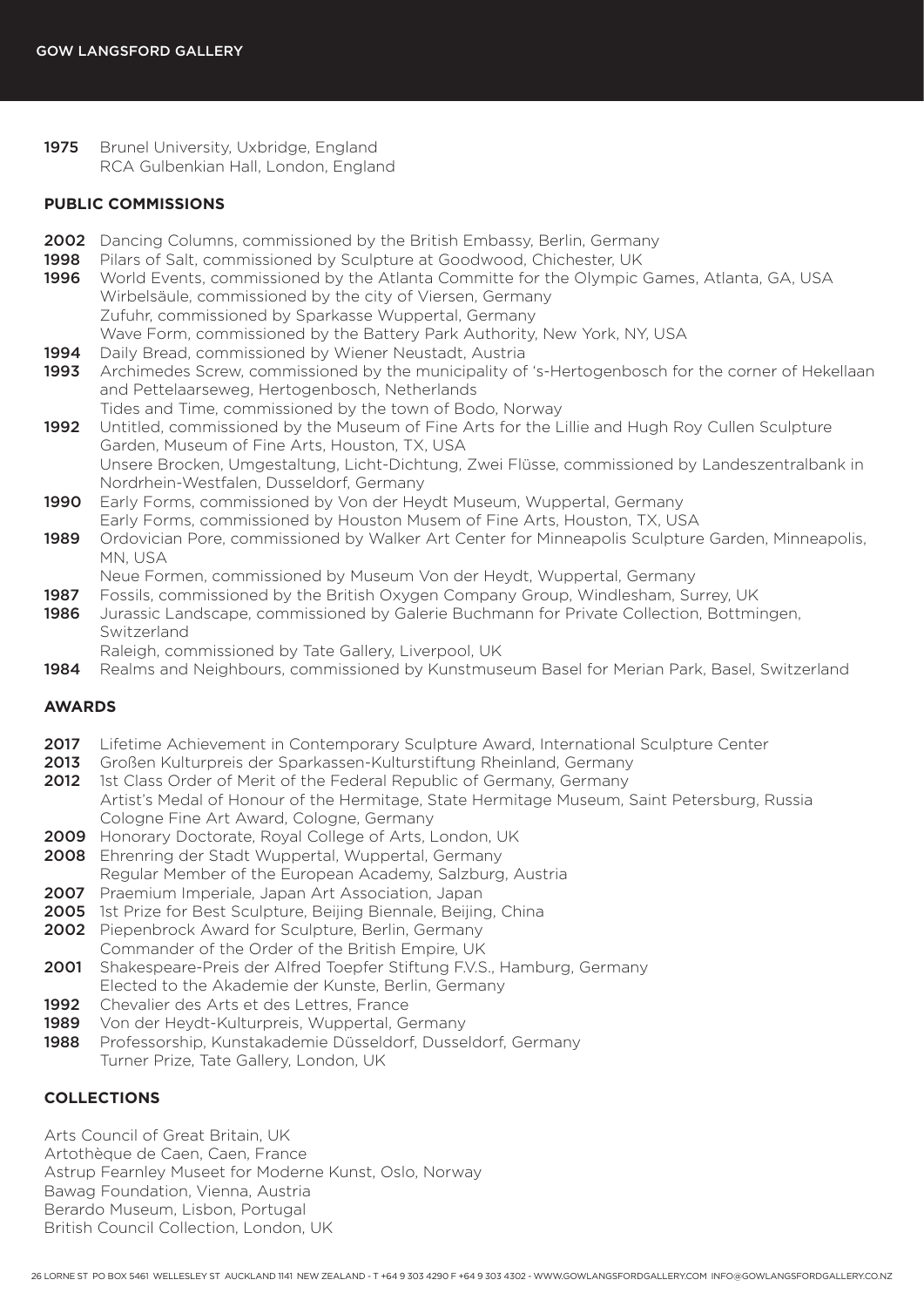Butler Gallery, Kilkenny, Ireland CaixaForum Barcelona, Barcelona, Spain Cal Cego, Barcelona, Spain Castello di Rivoli Museo d'Arte Contemporanea, Turin, Italy Cass Sculpture Foundation, Chichester, UK Centre Pompidou, Paris, France Centro de Arte Contemporáneo de Málaga, Málaga, Spain Centre for Contemporary Art Ujazdowski Castle, Warsaw, Poland Centro Galego de Arte Contemporánea, Santiago de Compostela, Spain Centro Reina Sofia, Madrid, Spain Collezione Maramotti, Reggio Emilia, Italy Des Moines Art Center, Des Moines, IA, USA Ellipse Foundation, Alcoitão, Portugal Essl Museum, Klosterneuburg, Germany Fondation Cartier pour l'art contemporain, Paris, France FRAC Champagne-Ardenne, Reims, France FRAC Bourgogne, Dijon, France FRAC Ile-de-France Le Plateau, Paris, France FRAC Picardie, Amiens, France FRAC Provence-Alpes-Côte d'Azur, Marseille, France Fundacion Caja de Pensiones, Madrid, Spain Fundação Calouste Gulbenkian, Lisbon, Portugal Galerie für Zeitgenössische Kunst, Leipzig, Germany Galleria d'Arte Moderna di Bologna, Bologna, Italy Gallery of Modern Art, Glasgow, UK H2 Zentrum für Gegenwartskunst im Glaspalast, Augsburg, Germany High Museum of Art, Atlanta, GA, USA Hirshhorn Museum and Sculpture Garden, Washington, DC, USA Institut d'art contemporain Villeurbanne/Rhône-Alpes, Villeurbanne, France K21 Ständehaus, Dusseldorf, Germany Kiasma Museum of Contemporary Art, Helsinki, Finland Kunsthalle Weishaupt, Ulm, Germany Kunsthalle Zürich, Zurich, Switzerland Kunstmuseum Luzern, Lucerne, Switzerland Kunstmuseum Wolfsburg, Wolfsburg, Germany Leeds Art Gallery, Leeds, UK Lentos Kunstmuseum Linz, Linz, Austria Los Angeles County Museum of Art, Los Angeles, CA, USA Louisiana Museum, Humlebaek, Denmark Ludwig Museum, Budapest, Hungary Middelheimmuseum, Antwerp, Belgium Museet for samtidskunst, Oslo, Norway Musée d'art moderne de Saint-Étienne, Saint-Étienne, France Musée d'Art Moderne et Contemporain, Strasbourg, France Musée d'Art Moderne Grand-Duc Jean, Luxembourg Musée de l'Objet, Blois, France Musée départemental d'art contemporain de Rochechouart, Rochechouart, France Museo d'Arte Moderna e Contemporanea di Trento e Rovereto, Rovereto, Italy Museo delle Arti Catanzaro, Catanzaro, Italy Museu d'Art Contemporani de Barcelona, Barcelona, Spain Museum Liaunig, Neuhaus, Austria Museum of Contemporary Art Chicago, Chicago, IL, USA Museum of Contemporary Art, Los Angeles, CA, USA Museum of Modern Art, New York, NY, USA Museum van Hedendaagse Kunst, Ghent, Belgium Museum voor Hedendaagse Kunst Antwerpen, Antwerp, Belgium Museum Würth, Künzelsau, Germany Nagoya City Art Museum, Nagoya, Japan